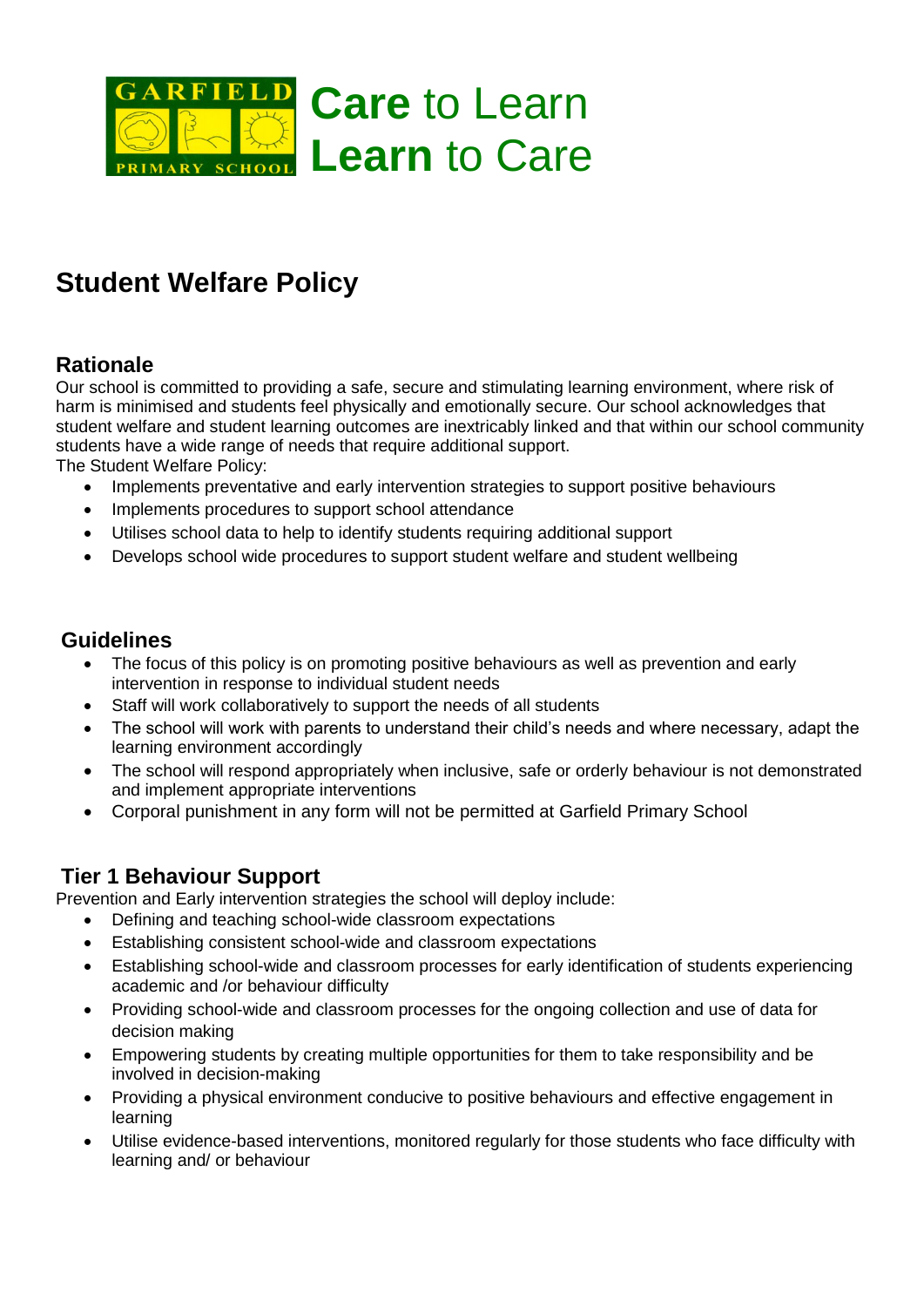## **Tier 2 Behaviour Support**

**Definition** 

 Prescriptive, targeted interventions of moderate frequency, intensity and duration for identified students behaviourally at risk

Tier 2 Interventions Purpose

 Designed to prevent the development, or decrease the frequency and/or intensity of student's problem behaviour

Identifying Students Behaviourally at risk

- Reported problem behaviour occurring repetitively over a short period of time
- Reported problem behaviour continues to occur despite documented Tier 1 strategies in place
- Teacher Referral form

Communication of Implementation of Tier 2

SWPBS Team to engage all staff by providing

- o Opportunities for feedback
- o Clear expectations of Tier 2 systems and practices
- $\circ$  Clear expectations of their role in supporting Tier 2 systems and practices
- o Clear expectations of their role in supporting Tier 2 implementation for students
- o Parents / Carers and school council should receive information regarding Tier 2 through our School Welfare policy and SWPBS handbook

Interventions

 All decisions regarding interventions are data based, data includes attendance data, reported problem behaviour data and academic data

Decisions include:

- o Which intervention a student should receive
- o Whether the student is making adequate progress
- o Whether the implementation is being administered with fidelity
- o The extent to which the intervention is beneficial overall

Monitoring the Effectiveness of Identification and Interventions

SWPBS team should regularly agenda:

- Identification and placement of students needing Tier 2 support
	- o Are appropriate students being referred?
	- o Are we following our data based decision rules?
- Implementation of interventions
	- $\circ$  Are students receiving support quickly?
	- o Is there fidelity of implementation?
	- o Do staff need training or support?
	- o How is the student and family engaged?
- Progress monitoring of students receiving Tier 2 support
	- o Has the behaviour decreased / increased in intensity?
	- o Does behaviour data indicate increase / decrease in targeted in targeted behaviours?

## **Student Attendance**

- The school will promote and maintain high levels of student attendance and participation through:
- Articulating high expectations to all members of the school community
- Adopting consistent, rigorous procedures to monitor and record student absences
- Following up student absences promptly and consistently
- Implementing data-driven attendance improvement strategies
- Creating safe, supportive learning environments where all students experience success through active participation and engagement in purposeful learning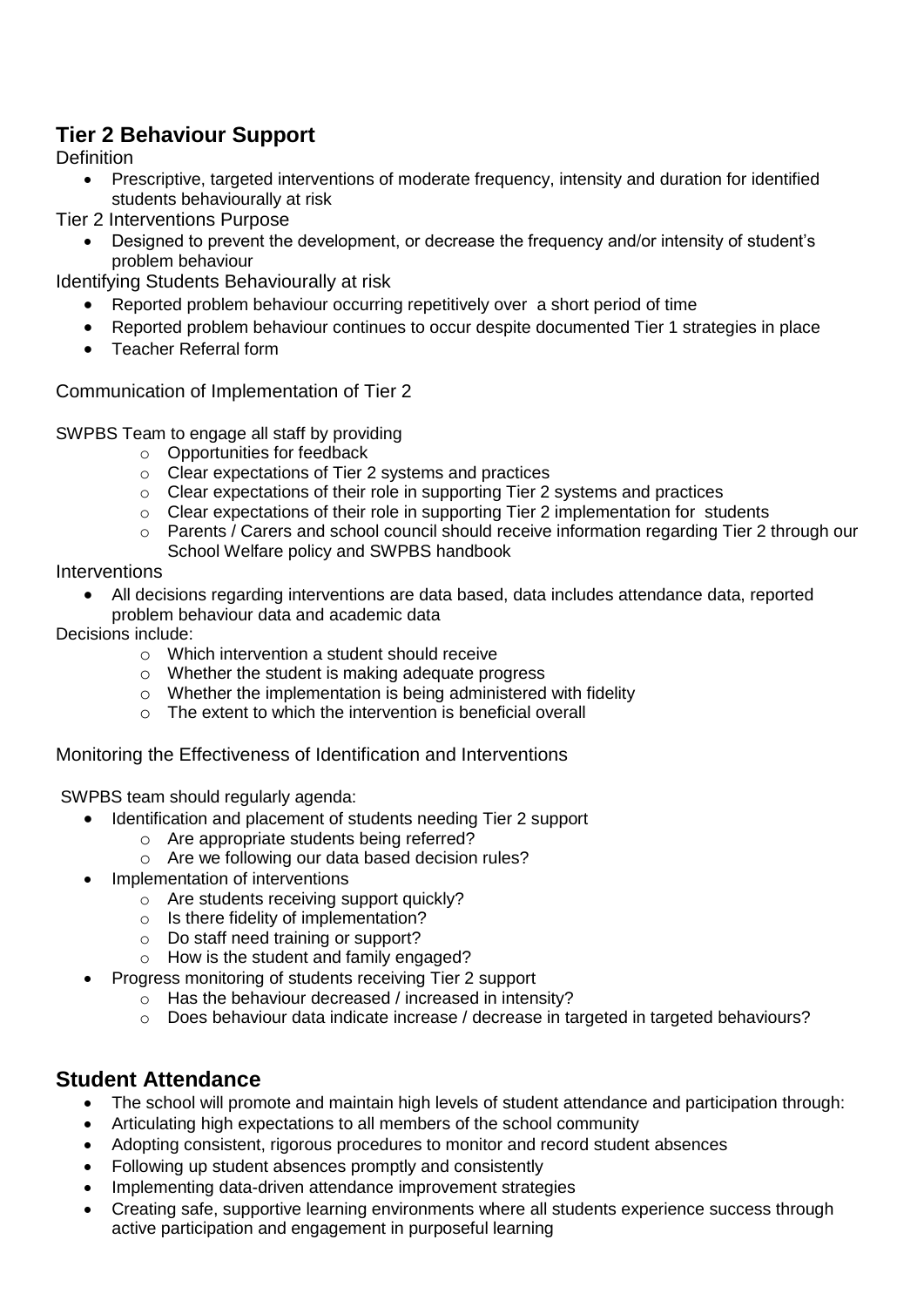- Providing early identification of, and supportive intervention for, students at risk of non-attendance
- Linking with local community groups and agencies to maximize program and individual support
- Providing a staged response specific to student needs

## **Additional Assistance and Support**

The school will use coordinated early intervention and prevention strategies to identify and respond to individual students who require additional assistance and support. The school will provide the following support structures:

- Monitoring of, and responding to, protracted student absences
- Critical Incident Plan
- Protocol for mandatory reporting
- Student Support Groups for students in need. Students Support Groups may include relevant school staff, parents / guardians, students and external agencies when required.

Longitudinal data will be collected regarding frequency and types of welfare issues, so as to measure the success or otherwise of school-based strategies and approaches. Some sources of data are:

- The Attitudes to School Survey data
- Principal's Portal
- Parent Survey data
- Data from case management work with students

Risk Factors explored include:

- Poor attendance
- Low literacy and numeracy
- Problematic school behaviour and relationships through the number of suspensions and the number of days suspended
- Low income or unemployed family background the occupation code of parents
- Koorie or Torres Strait Islander background
- Refugee or ESL status
- Presence of a physical disability
- Presence of learning disorders leading to integration support
- Restricted access arrangements as a result of parent separation
- Presence of a risk alert
- Experience of significant health issues

#### **Support Services**

The school will utilise relevant external student wellbeing support services in order to identify and address the barriers to learning that individual students may be facing. Such services to provide support for students and staff include:

- Psychologist for psychological and academic assessment
- Mentors providing support for 'at risk' children
- Department of Health and Human Services case managers and support workers
- Social workers to provide services such as counselling, social skills and anger management programs
- Youth agencies
- Local parent support groups
- Relevant DEECD support staff
- C.A.S.A. [Centre against Sexual Assault]
- School Focused Youth Service (SFYS)

#### **Resources**

#### **The Student Welfare Policy is underpinned by:**

- Anaphylaxis Management Policy
- Asthma Management Policy
- Behaviour Management Policy